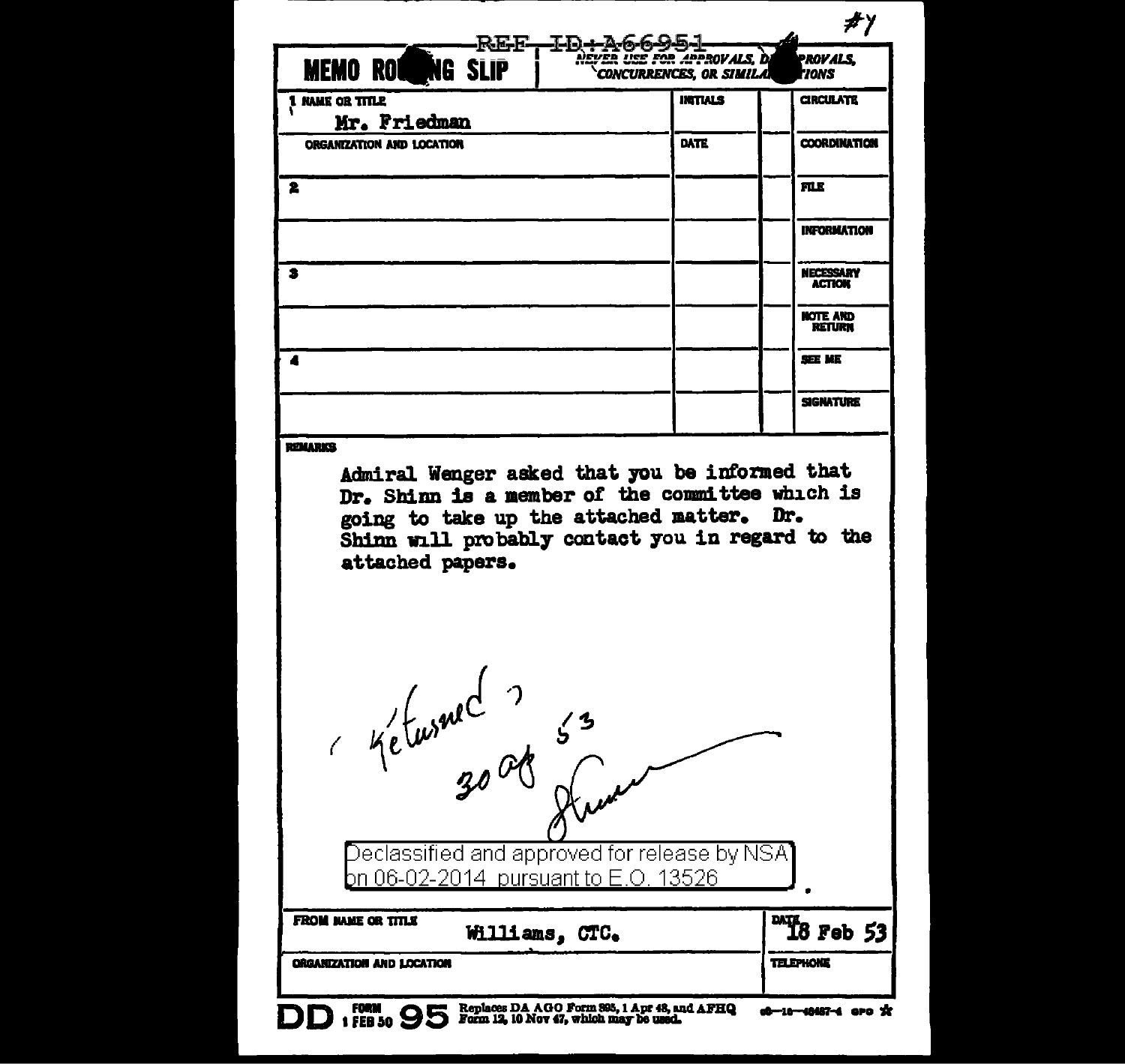

USCIB<sub>2</sub>  $2/25$ 

APPENDED DOCUMENTS CON-TAIN CODE WORD MATERIAL

21 January 1953

TOP SECRET - SECURITY INFORMATION

#### MEMORANDUM FOR THE MEMBERS OF USCIB:

Subject: Release of CCM to the Turkish Government.

The Chairman, USCIB, has received a memorandum from ı. the Chairman, LSIB, which suggests that USCIB acted prematurely in reaching a decision on the above subject without prior consultation with LSIB (see Enclosure 1).

 $2<sub>•</sub>$ The Director, NSA, was requested to prepare a draft reply to this memorandum for USCIB consideration. The reply proposed by the Director, NSA, is contained in Enclosure 2, herewith.

 $3.$ It is requested that your views with regard to the proposed reply be entered on the attached vote sheet, which should be returned to the Secretary by Tuesday, 27 January 1953.

Acting Executive Secretary, USCIB

Enclosures - 2 1. ISIB/317/52, 8 Dec 52. 2. Draft Memo to Chairman. **ISIB**. from Chairman, USCIB.

USCIB:  $2/25$ 

APPENDED DOCUMENTS CON-TAIN CODE WORD MATERIAL

# TOP SECRET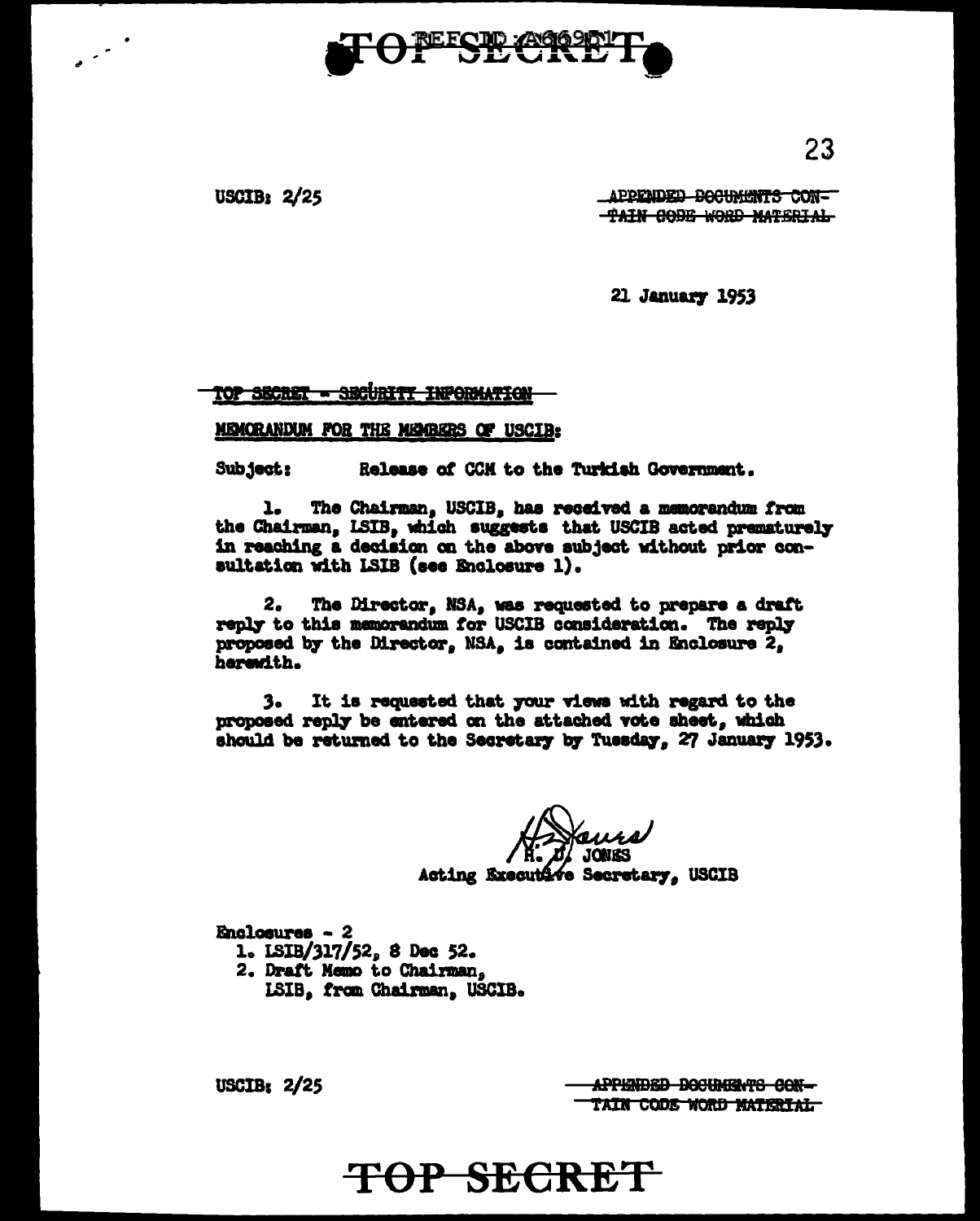EO 3.3(h)(2)

REF ID: A66951

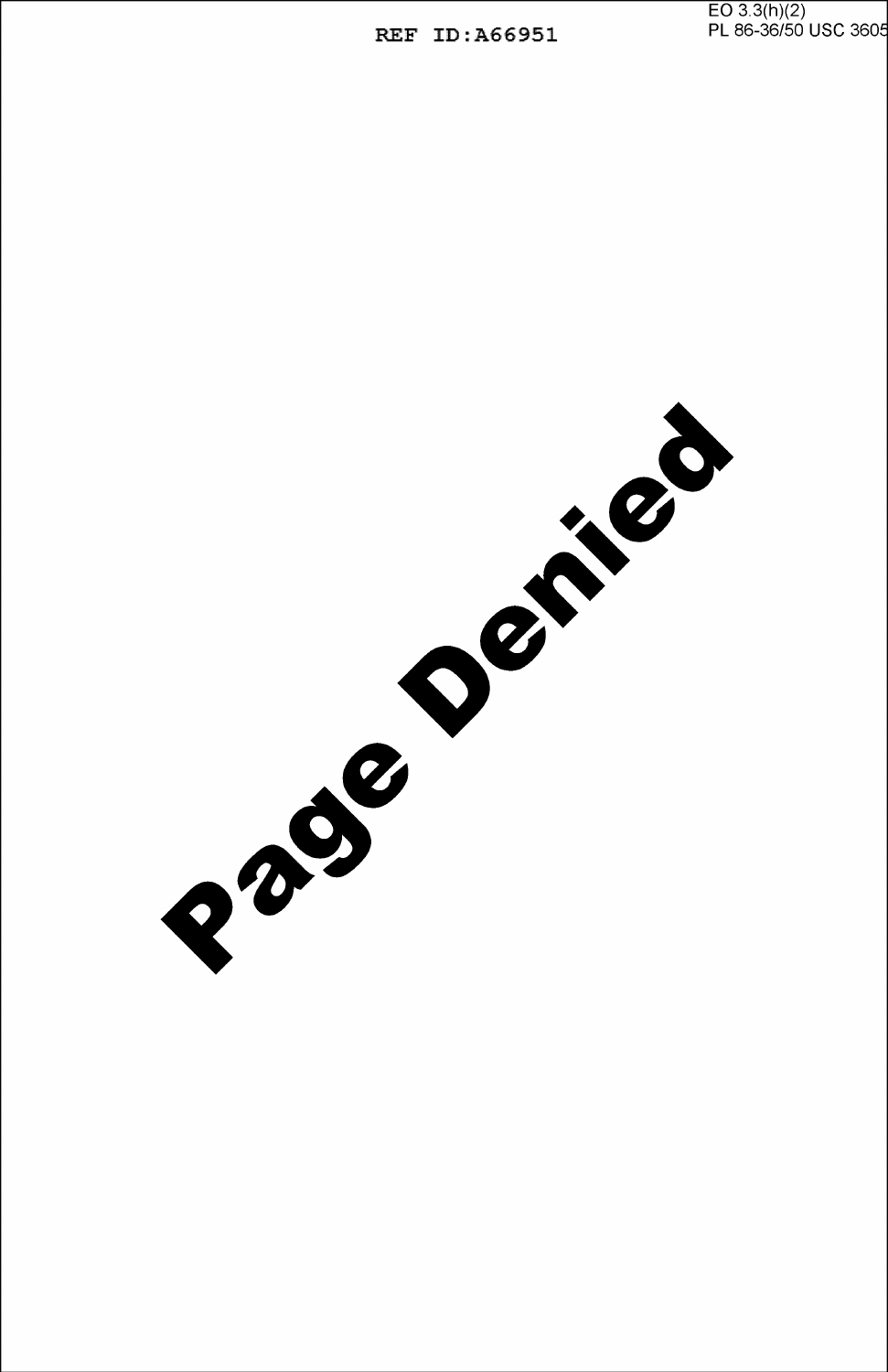#### **TOP SECRET CANOE** SECURITY INFORMATION

### $D$  R A F T

MEMORANDUM FOR THE CHAIRMAN, LONDON SIGNAL INTELLIGENCE BOARD

SUBJECT: Release of CCM to Turkish Government.

EO  $3.3(h)(2)$ PL 86-36/50 USC 3605

1. Reference is made to your memorandum of 8 December 1952 respecting the release to the Turkish Government of CCM equipments for diplomatic communications (ISIB/317/52).

2. USCIB is pleased to learn that ISIB concurs in USCIB's decision to release the CCM to the Turkish Government. It is regretted, however, that LSIB finds cause for surprise and concern in that a decision seems to have been made by USCIB without consideration of LSIB's interest in the matter. USCIB desires to assure LSIB that its accession to the Turkish request, without prior consultation with LSIB

was not a conscious omission but resulted rather from an uncertainty as to the need for such consultation. This uncertainty arose from a combination of circumstances.

3. On 25 April 1952, informal notification was received from the Director, GCHQ, via the British Liaison Officer in Washington, that "the Foreign Office have been informed by a member of the Turkish diplomatic staff that 50 cypher machines are being bought from the U.S.A." The British Liaison Officer advised that the Director, GCHQ, "would like to know, if possible, whether the Turkish statement is correct and if so what type of machine it is intended to supply."

5. The matter was placed before USCIB in July 1952. In weighing the advisability of aiding the Turks. USCIB gave careful consideration to

general agreement in principle had been reached on the necessity of improving the over-all communication security of those Powers, so that USCIB felt that the release of the CCM, under certain conditions for that purpose, was warranted. It was felt, moreover, that the situation differed materially from that involved in since the initiative had been taken by the Turks, and it was, therefore, presumed

Enclosure 2 with USCIB 2/25 dated 21 January 1953.

COPY  $#$ 

ARMED FORCES SECURITY AGENCY

FOR J81-C10SC TOP SECRET CANOE